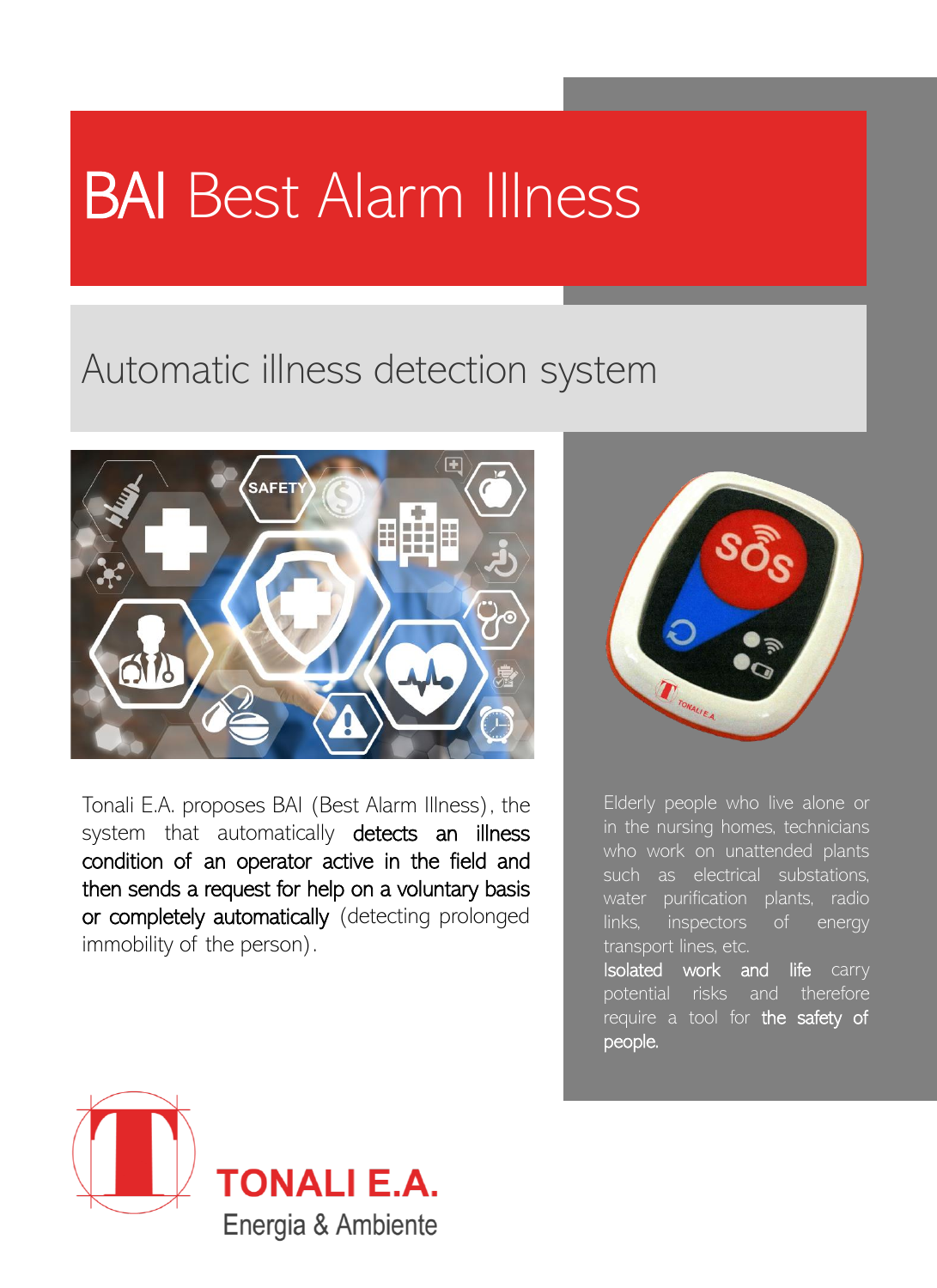### Safety for people alone

There are many plants spread throughout the territory that require constant maintenance or repairs. In most cases, we are talking about jobs that require a single employee who has to work independently in isolated conditions. Company technicians sent to third parties for the maintenance of electricity or gas systems, workers in the operation of unmanned systems such as electrical substations, water purification systems, radio links, office cleaning workers who work outside hours, road haulers, night supervisors, inspectors of energy transport lines (power lines, gas pipelines), etc. There may also be opportunities to work in solitude in places that normally see the presence of numerous employees: control rooms of chemical plants, refineries or thermal power plants, warehouses, deposits, technical rooms, archives, etc. There are also situations in which the elderly find themselves alone in their own home or in the nursing homes. Loneliness is a danger that must be taken into consideration. Consequently, the most suitable means must be identified to ensure the remote control of the person's status and the immediate alarm signaling in the event of an accident, injury or illness in order to obtain the fastest possible intervention,



BAI system presented by Tonali E.A. operates through dedicated devices:

- two transmission devices supplied to the operator (one primary and one spare, clone of the first) to send the message with or without its interaction
- **a receiving apparatus.** The receiver forwards the signals to an intrusion control unit, even an existing one, through voltage-free analog connections using the relays present in the device. The intrusion control unit then sends a report to the remote surveillance Service Centers through the active security technological infrastructure.

The radio connection between the receiver and transmitter is established both Peer-to-Peer and through the use of a radio infrastructure (such as access points or repeaters). The bidirectional radio channel is full duplex with a safety mechanism on the reception of data packets and relative recognition ("acknowledge") to avoid false signals or the repetition of the same alarm.

The detection times of pre-alarms and automatic alarms (loss of verticality and absence of movement) are defined on the receiver and can be configured via the web server supplied with the BAI.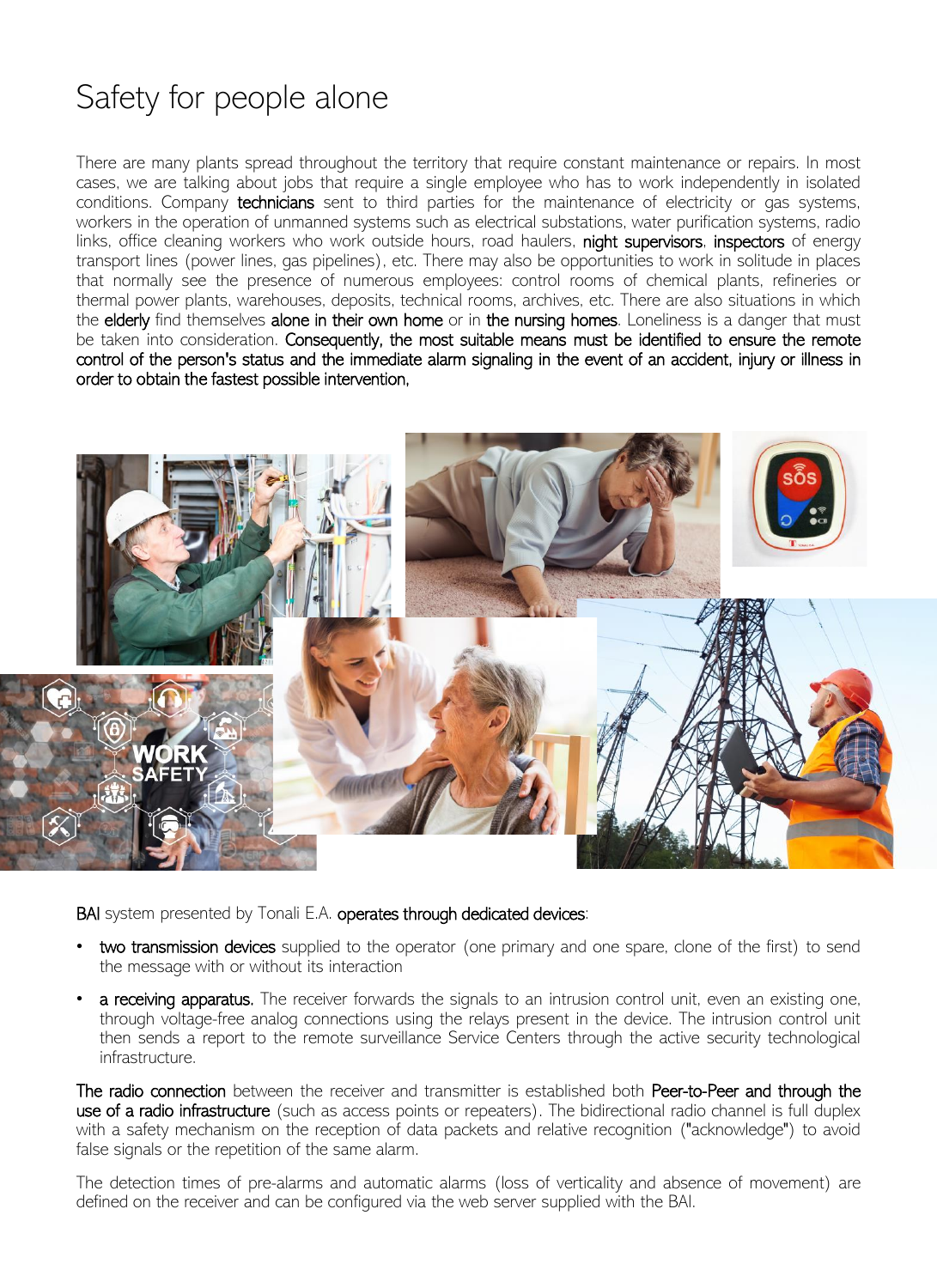### How this system works

The elementary signal, originating from a generic action, is processed in consecutive steps until it assumes the meaning of an event, thus justifying the activation of an action.

The events and consequent actions are reported, via an intelligent gateway, to the web platform that monitors all the BAI devices present in the area. With the image of a human silhouette, the point where the event occurred is also displayed (image shown below).



The collection of the data that define the events is entrusted to the BlackBox gateway which acquires them via WiFi signal at 2.4 GHz. From the gateway the data reaches the web management platform both in WiFi and in GPRS or TCP / IP mode. Other communication formats are possible upon request (such as the LoRaWAN® protocol).

When the system receives a report of overt risk for the person, an immediate communication is automatically activated to the control center or to the person dedicated to the company security department.